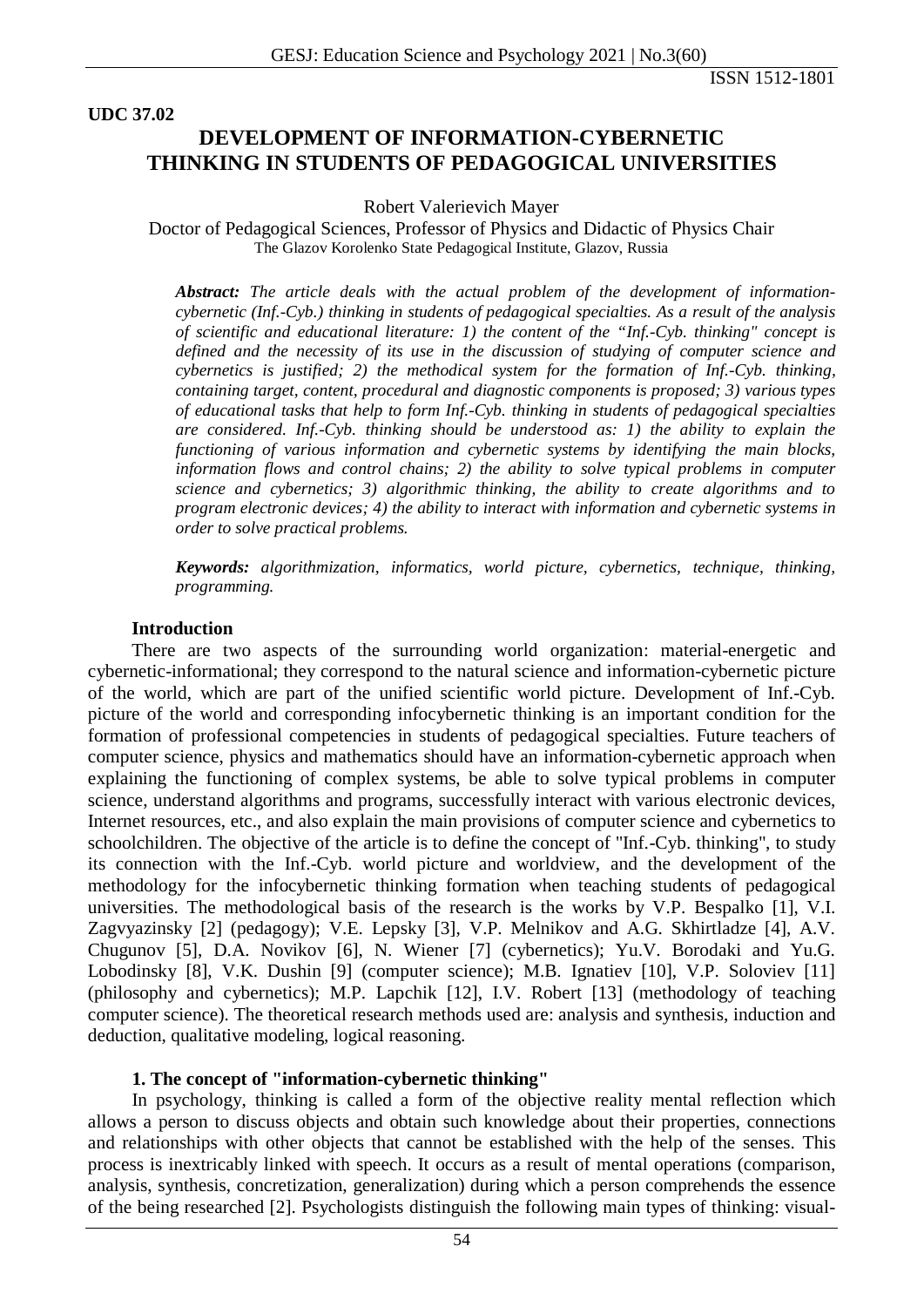effective, visual-figurative and verbal-logical. Methodists also use the following concepts: physical, mathematical, historical, spatial and other types of thinking. The content analysis of the information-cybernetic disciplines, studying of scientific and methodological literature [12, 13] has made it possible to determine Inf.-Cyb. thinking as a cognitive process of establishing connections between parts of information and cybernetic systems, a special way of explaining their functioning, which provides for: 1) picking out the main blocks, information flows and control chains; 2) logical reduction of the analyzed processes to the main propositions of informatics and cybernetics; 3) creation of algorithms and computer programs; 4) student interaction with information and cybernetic systems in order to solve practical problems. In these cases, conclusions and judgments use the concepts: "information", "entropy", "signal", "encoder", "communication channel", "control", "sensor", "feedback", "black box", "robot", "homeostasis", etc.

Infocybernetic thinking develops simultaneously with the formation of Inf.-Cyb. world picture (that is, Inf.-Cyb. component of the scientific world picture) – a generalized model of the surrounding world which includes ideas about: 1) information, methods of its measurement and general principles of control; 2) algorithmization and programming; 3) flowing of information processes and functioning of cybernetic systems of various nature. We will assume that the student has formed an Inf.-Cib. picture of the world and the corresponding thinking, if explaining the surrounding phenomena he/she is able: 1) to identify and explain information processes using the basic concepts and propositions of informatics; 2) to use knowledge about methods of encoding numerical, textual, graphic, video and audio information; 3) to create algorithms and computer programs; 4) to disscuss the physical nature of information processes; 5) to explain the cybernetic systems operation, picking out the main blocks, direct connections and feedback, using the cybernetics principles; 6) to successfully interact with information and cybernetic systems to solve practical problems.

Basing on Inf.-Cyb. world pictures, infocybernetic thinking, as well as the systems of values and beliefs that arise as a result of students' interaction with various information and cybernetic systems and discussion of their functioning with other people, they form Inf.-Cyb. worldview. This component of the scientific worldview includes an objective component (Inf.-Cyb. world picture, as a subject basis) and a subjective component (system of values and beliefs, that is, emotionally colored knowledge). All this proves the concept "Inf.-Cyb. thinking" usefulness and the expediency of its use in didactics.

# **2. The formation method of Inf.-Cyb. thinking**

The study of scientific and educational-methodical literature [4, 5, 9] has made it possible to establish that Inf.-Cyb. thinking consists of three components: 1) infological thinking, which consists in a logical explanation of the information systems functioning, methods of encoding various types of information and calculating the information amount in a message; 2) algorithmic thinking as a set of mental actions leading to the creation of an algorithm or computer program that solves a given problem; 3) the ability to apply infocybernetic approach for the analysis and synthesis of information-cybernetic systems. The proposed methodological system for the development of Inf.-Cyb. thinking is created on the basis of well-known approaches to teaching informatics and cybernetics [12, 13]. It includes target, content, procedural and diagnostic components:

*1. The target component contains:* 1.1. Objective: to form the Inf.-Cyb. thinking, consisting in the ability to explain processes taking place around, applying the basic concepts and propositions of informatics and cybernetics; 1.2. Tasks: to develop in students: 1) the ability to solve typical problems in computer science and cybernetics; 2) the ability to create algorithms and to program electronic devices; 3) the ability to analyze information-cybernetic systems, using the infocybernetic approach; 4) the ability to interact with information and cybernetic systems.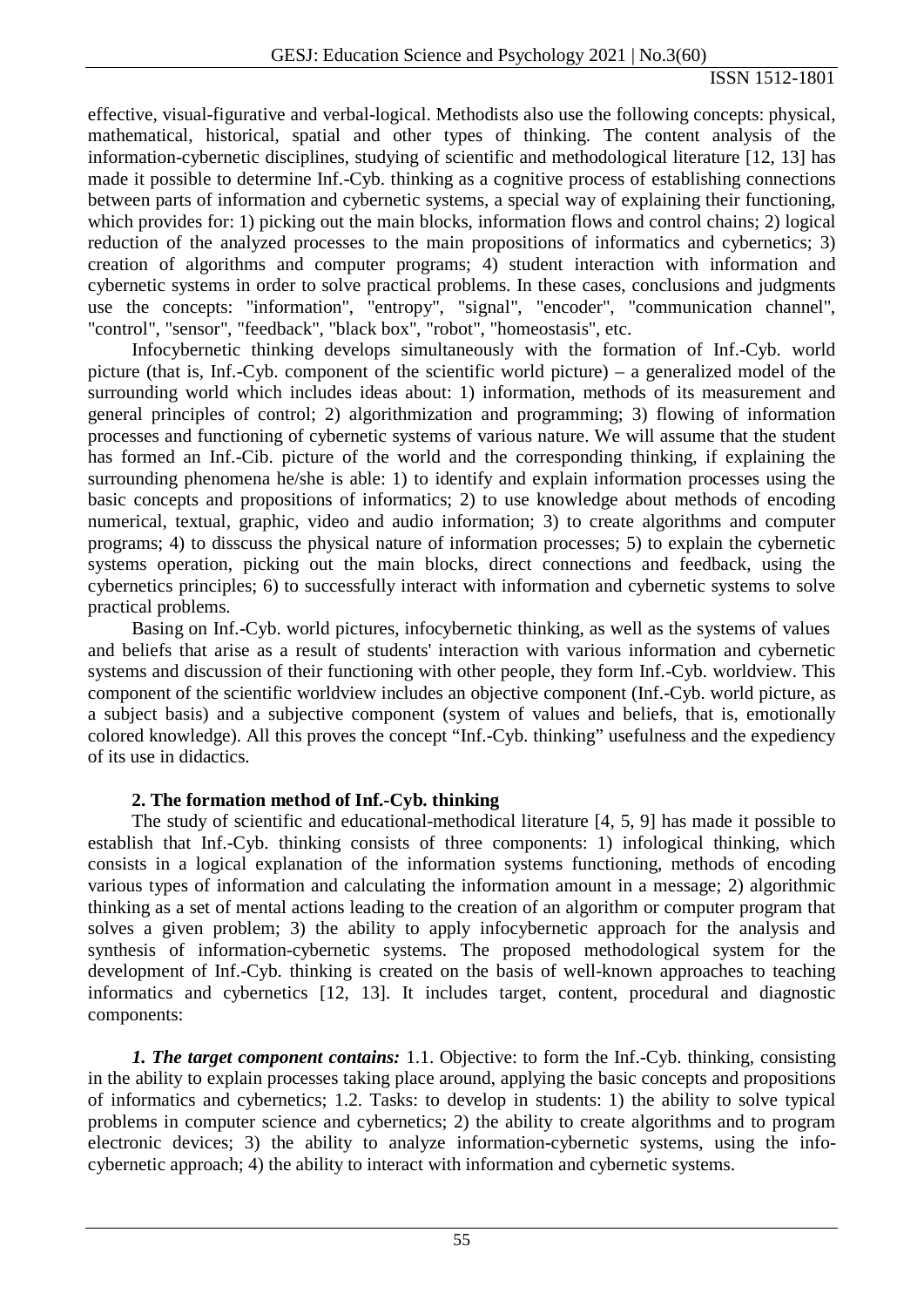ISSN 1512-1801

*2. The content component* of the methodological system includes the following types of training tasks, the fulfillment of which leads to formation of the appropriate intellectual skills:

*A.* Tasks for the infological thinking development requiring: 1) calculating the entropy of experience and the amount of information in a message; 2) knowing of various number systems; 3) encoding of digital, text, graphic and other information; 4) logical justifying and using of the Shannon, Kotel'nikov theorems, the Shannon-Hartley formula for connection channel and other provisions of computer science; 5) encoding and decoding messages; 6) creating prefix codes; 7) the representing of numbers in another number system, performing logical operations, etc.

*B.* Tasks for the algorithmic thinking development requiring: 1) analyzing of algorithm or program, predicting of the their execution result; 2) creating of algorithm that solves a certain problem; 3) writing of computer programs that solve equations, model various systems, calculate derivatives and integrals, build graphs, etc.; 4) applying of a normal Markov substitution system; 5) programming of Post and Turing machines; 6) analyzing of deterministic and probabilistic automata; 7) creating of text, audio, photo and video files, presentations; 8) working in spreadsheets and databases; 9) using a search engine, an electronic translator, a dictionary; 10) interacting with email, social networks, other Internet resources, etc.; 11) using of cell phone, connecting peripheral devices to a computer, programming robots, installing software, etc.

*C.* Tasks for developing the ability to apply the infocybernetic approach requiring: 1) mastering the system approach; 2) applying the basic propositions of computer science and cybernetics when discussing the principle of various information and cybernetic systems operation; 3) knowing the principle of operation of logic elements, triggers, coordinated operation of the processor, RAM, ROM, external memory, input-output devices, computer, radio communication systems, television; 4) "inventing" cybernetic systems with given properties that solve a specific problem; 5) knowing logic elements and combinational schemes.

*3. The procedural component* consists of the forms, means and methods of organizing the educational process, as well as the applied methodology: 3.1. Forms: multimedia lecture, seminar, laboratory practice in the electronics laboratory and classes in the computer laboratory. 3.2. Means: a lecture room, an electronics laboratory, a computer classroom, teaching materials, software, equipment for laboratory work, a multimedia projector with a screen and an interactive board. 3.3. Methods: verbal, visual, practical, problem-search, multimedia presentation of educational material, oral and written questioning, guided discoveries. 3.4. Methodology: 1) modular training; 2) problem and developmental learning; 3) logical-informational approach; 4) activity approach; 5) the use of science-intensive educational technologies; 6) deepening of interdisciplinary connections between informatics, cybernetics, physics, technology, biology and social sciences; 7) intensification of mental activity, the cognitive interest formation.

*4. Diagnostic component:* Learning outcomes diagnostics is carried out with the method of oral questioning and testing, during which the formation of the Inf.-Cyb. thinking components is checked (that is, the ability to perform the tasks listed above).

An teacher's important professional quality is the ability to express their thoughts, reason and explain educational material. Therefore, the formation of the teacher's competencies presupposes the development of students' oral and written speech, which is the material result of mental activity, developing simultaneously with thinking. Students should learn to orally explain new material, solve a problem, analyze the control systems operation, using scientific terminology, logical reasoning, referring to the most important ideas of computer science and cybernetics.

### **3. Content component of the methodological system**

Thinking in a specific subject area is formed in the process of: 1) studying the corresponding system of reasoning and logical evidence; 2) the performance of intellectual tasks that require reasoning; 3) oral discussion of certain issues of the relevant discipline, writing essays and other works. In the pedagogical university students' Inf.-Cyb. thinking is developed primarily in the study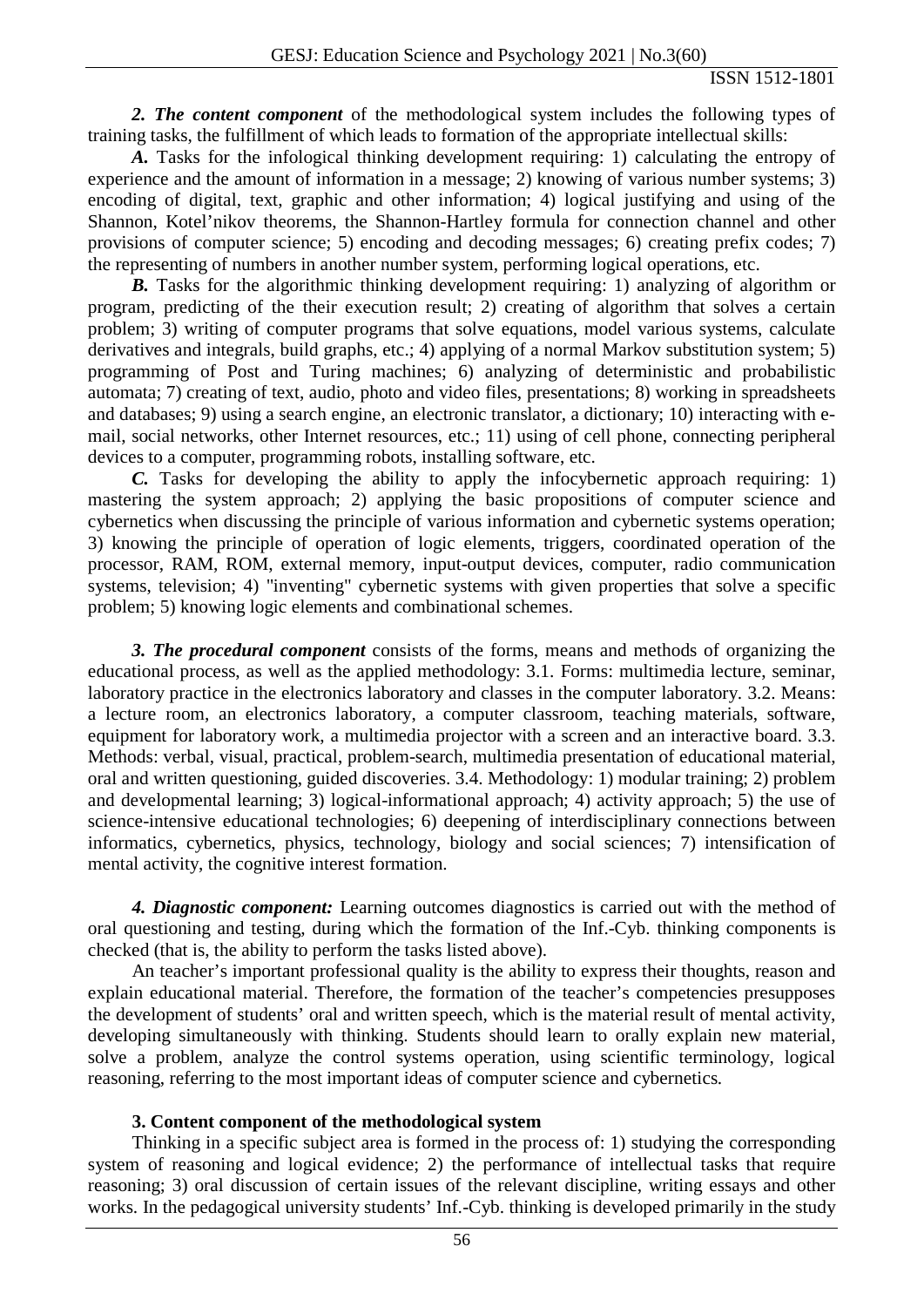of information disciplines: "Computer Science", "Programming", "Networks and Internet Technologies", "Artificial Intelligence", "Robotics", "Theoretical Foundations of Informatics", "Information Systems", "Computer Architecture", etc. The analysis of specific control systems should use scientific terminology and include discussion of the fundamental cybernetics laws.

*1. The formation of infological thinking.* An important professional quality of future computer science teachers is the ability to logically explain the operation principle of various information systems, understand the methods of encoding text, numeric, graphic, audio and video information, calculate the entropy of experience and the information amount in a message. At the lectures, students get acquainted with mathematical models of information processes, methods of data processing (collection, filtering, sorting, archiving, transformation, protection, transmission), learn to perform arithmetic operations with binary numbers, logical operations, solve various information-search, logical-analytical and search-optimization problems related to the transformation of information, etc. To develop the mechanisms of thinking, it is not enough to get acquainted with the well–known arguments about the functioning of complex systems. It is necessary to independently solve the corresponding intellectual tasks. The university course in computer science contains a lot of educational tasks on the topics: "Entropy and the information amount", "Coding and Decoding of Messages", "Numeral Systems", "Coding of Numbers", "Shannon-Fano Prefix Code", "Huffman Code", "Neural Networks", "Logic Gates and Functions", "Combination Circuits", etc. In the process of solving them, students actively use the concepts of "entropy", "informativeness of the message", "source productivity", "communication channel capacity", "average length" and "relative code redundancy", "uniform code", "prefix code", "code distance", "floating-point format", "additional number code", etc. Discussion of these issues contributes to the development of the student's infological thinking.

*2. Formation of algorithmic thinking.* Another component of Inf.-Cyb. thinking is algorithmic thinking, that is, a set of intellectual actions and techniques, as a result of which an algorithm for solving a problem is created. These include: dividing the analyzed problem into blocks (subtasks), solving them with subsequent detailing and reducing to a certain operations sequence, the implementation of which leads to the solution of the original problem. Algorithmic thinking is distinguished by formality, clarity and consistency, the ability to move from a vague idea to an algorithm - a discrete sequence of elementary operations that transform information or matter, the implementation of which allows you to achieve the goal. This kind of thinking develops in the process of discussing various algorithms and programming complex cybernetic devices (computer, robot, Arduino processor, cell phone, etc.).

To form algorithmic thinking, students perform the following tasks: 1) they analyze working of a known algorithm or program, predicting the result (numbers, symbols, graphic images); 2) they independently create an algorithm that solves a specific problem; 3) they write computer programs in *ABCPascal, Lazarus* and other environments that solve equations, model various systems, calculate derivatives and integrals, plot function graphs, etc.; 4) they work with the normal Markov substitution system; 5) they perform tasks for programming Post and Turing machines; 6) they analyze the work of deterministic and probabilistic automata; 7) they create presentations, text, audio, photo and video files with the help of application programs; 8) they work in spreadsheets and databases; 9) they use a search engine, electronic translator, dictionary; 10) they interact with email, social networks, other Internet resources; 11) they work with a cell phone, connect peripherals to a computer, program robots, etc. This leads to deepening of the concept "algorithm" and the algorithmic culture development, skills formation to interact with information and cybernetic systems to solve practical problems.

Algorithmic thinking develops in the process of creating computer programs. A computer is a complex cybernetic device, so programming it is an interesting task. Of particular interest is the work with computer programs that simulate various information or cybernetic processes and systems. The following questions can be studied with the method of computer simulation [14]: 1)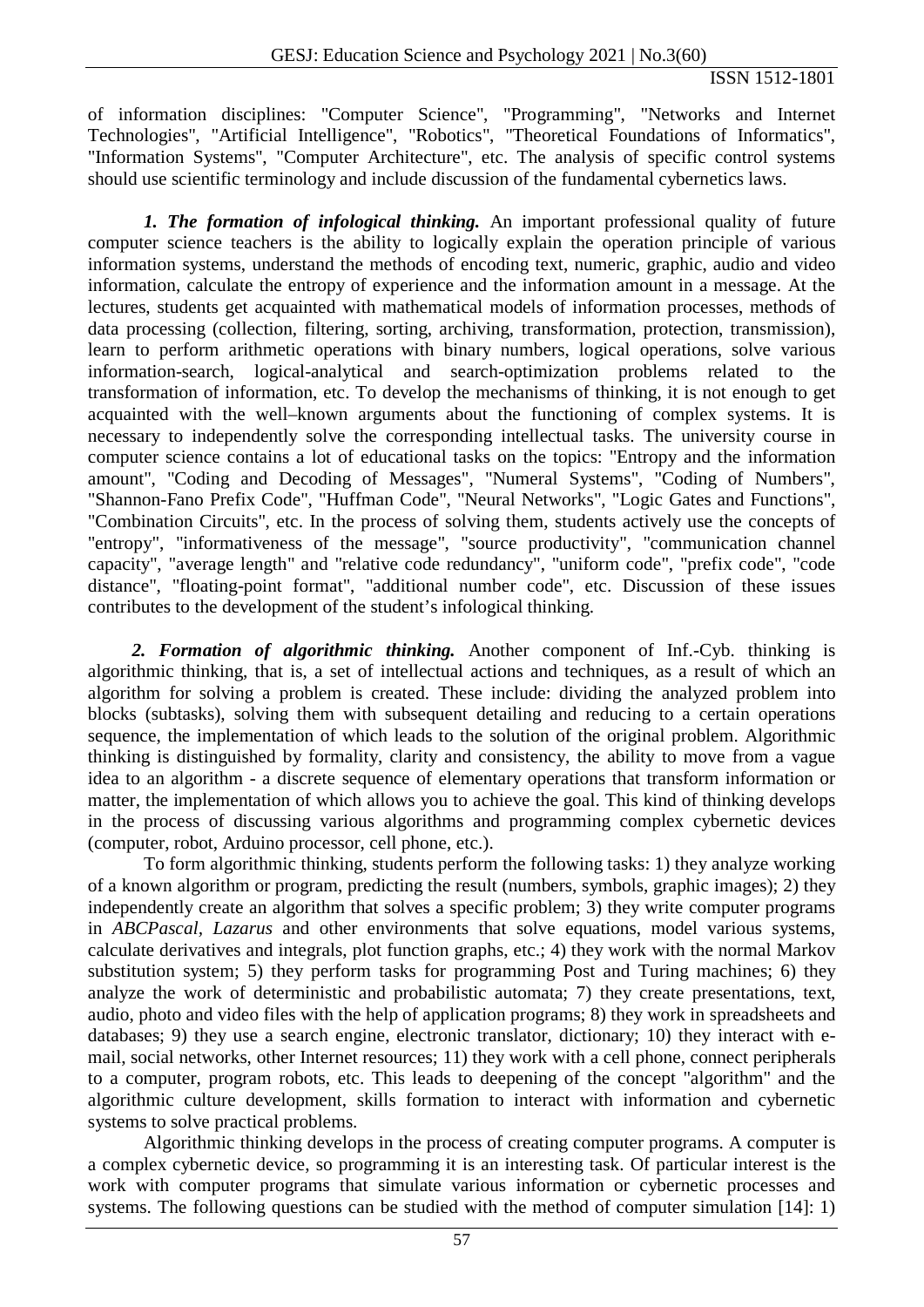coding, decoding and encryption of messages; 2) functioning of deterministic and probabilistic automata; 3) checking the algorithmic solvability of problems using Post and Turing machines, normal Markov algorithms; 4) operation of the speed controller and other control systems; 5) the functioning of the Ashby homeostat, etc. Working with such computer models, students learn algorithmization and programming, assimilate the functioning features of the simulated cybernetic system. All this contributes to the development of the ability to use a computer to solve various problems, deepens interdisciplinary connections between mathematics, physics and computer science.

*3. Formation of the ability to use the infocybernetic approach.* Application of Inf.-Cyb. approach to a certain research object involves its system analysis, the identification of control and controlled subsystems, information flows, control circuits and feedback, the explanation of its functioning with the help of the basic informatics and cybernetics ideas. To develop this ability, it is necessary to acquaint students with the system approach and use it several times in the analysis of various information and cybernetic systems. The system approach essence is that any object is considered as a system, that is, a set of interrelated elements (subsystems) that has an output (goal), input (resources, control actions), connection with the external environment and feedback. This uses: 1) the integrity principle; 2) the hierarchy principle; 3) the structuring principle; 4) the principle of multiplicity description; 5) the systemicity principle. The monograph [5, p. 37] lists eight aspects of the system approach. It follows from them that for the analysis of the system S it is necessary: 1) to identify the elements that make up S; 2) to establish connections between elements, represent the internal structure of the system S; 3) to determine the functions for which S is intended; 4) to establish the goals and subgoals of the system S; 5) to identify the resources required to solve a particular problem by the system S; 6) to determine the properties of S, ensuring its integrity and singularity; 7) to identify external relations S with the environment (other systems); 8) to study the conditions for the emergence of S, its past, present and possible development prospects.

The formation of the ability to use infocybernetic approach can be carried out while studying various disciplines. Students study: 1) functioning of the Watt speed controller, temperature controller, computer, satellite television system, neural network machine learning system, coding and decoding systems, various types of robots (courses "Computer Science" and "Cybernetics"); 2) the principle of operation of logic elements, triggers, coordinated operation of the processor, RAM, ROM, external memory, input-output devices, computer, radio communication systems, television (course "Electronics"); 3) basic ideas of biological cybernetics, biological laws of transmission of genetic information, the role of DNA in the subsequent development of the organism (course "Natural science world picture"); 4) the most important provisions of bioinformatics, medical and psychological cybernetics, learn to use them to explain the work of the respiratory, cardiovascular, digestive, nervous systems (courses "Physiology", "Psychology"); 5) the theory of personality and the psyche, according to which a person is a self-regulating information system that develops due to the implementation of information needs (course "Psychology"); 6) ideas of pedagogical cybernetics, the direct and feedback relationships that arise in the system "teacher-students" [14, pp. 553-574], possibilities of the programmed learning and using of automated learning systems (course "Pedagogy"); 7) methods of managing separate economy areas and society as a whole, feedback arising from scientific and technological progress, economic reforms, wars, epidemics (course "History", "Sociology", "Social studies").

For the development of thinking mechanisms it is not enough to get acquainted with the well-known reasoning about functioning of complex systems – it is necessary to independently perform corresponding intellectual tasks. Students can be offered training tasks for the "invention" of information-cybernetic systems designed to solve certain problems. For example, it is necessary to develop a missile flight stabilization system consisting of a gyroscope with rotation sensors, an accelerometer, an electronic control device and actuators that turn the ailerons and change the fuel supply to the engine. The fulfillment of these and other educational tasks should be accompanied with their discussion using the appropriate terminology, logical reasoning based on the important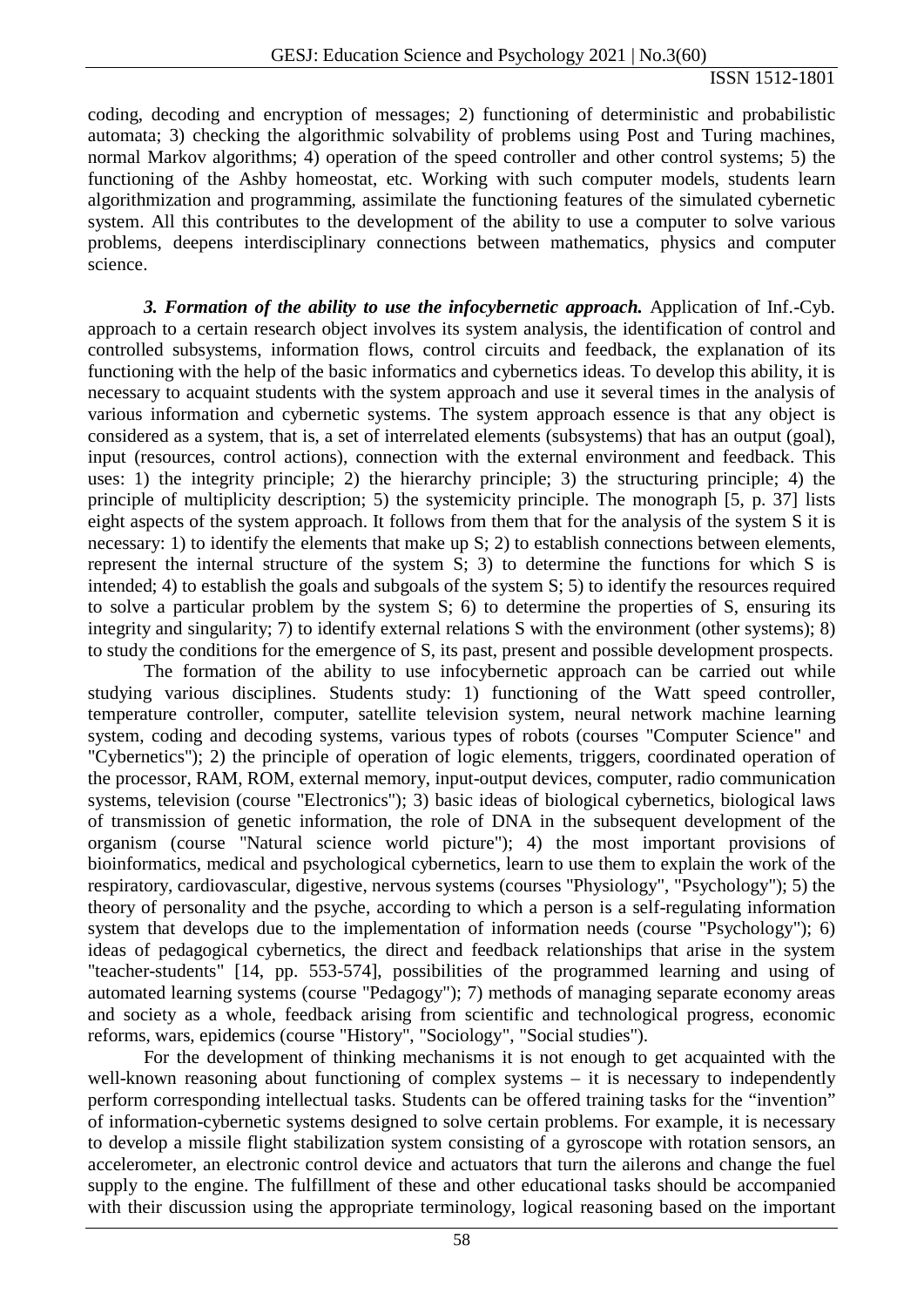ISSN 1512-1801

propositions of computer science and cybernetics. At this any purposeful behavior of the analyzed system is considered as a result of control; methods of coding information, adaptation of complex systems, homeostasis, etc. are discussed.

### **Conclusions**

The novelty of the work is as follows: 1) the content of the concept "information-cybernetic thinking" is determined and the expediency of its use in didactics is shown; 2) a methodical system for the formation of Inf.-Cyb thinking is proposed; 3) various aspects of the formation of students' algorithmic thinking and the ability to use the infocybernetic approach are analyzed. It is shown that Inf.-Cyb. thinking is: 1) the ability to explain the functioning of various information-cybernetic systems by identifying the main blocks, information flows and control chains; 2) the ability to solve typical problems on the computer science and cybernetics; 3) algorithmic thinking, the ability to create algorithms and to program electronic devices; 4) the ability to interact with information and cybernetic systems in order to solve practical problems. Its formation implies performing educational tasks for: 1) theoretical study and application of the provisions that make up the core of Inf.-Cyb. world pictures; 2) solving professionally oriented problems on computer science and cybernetics; 3) verbal, mathematical and computer modeling of the studied systems; 4) algorithmization and programming of various devices; 5) "invention" of cybernetic systems with given properties; 6) the experimental study of technical systems.

## **References**

- 1. Bespal'ko V. P. Kiberpedagogika vyzov XXI veka [Cyberpedagogika the challenge of the XXI century] // Narodnoe obrazovanie, 2016, no. 7-8. pp. 109 – 118. (in Russian)
- 2. Zagvjazinskij V. I. Teorija obuchenija: Sovremennaja interpretacija: Ucheb posobie dlja stud. vyssh. ped. ucheb. zavedenij [Theory of education: Modern interpretation: Textbook for students], Moscow, 2001: Izdatel'skij centr "Akademija". 192 p. (in Russian)
- 3. Lepskij V. E. Jekonomicheskaja kibernetika samorazvivajushhihsja sred (kibernetika tret'ego porjadka) [Ekonomicheskaya kibernetika samorazvivayushchikh sredi (cybernetics of the third order)] // Upravlencheskie nauki. 2015. no. 4. pp. 22 – 33. (in Russian)
- 4. Mel'nikov V. P., & Shirtladze A. G. Issledovanie sistem upravlenija: uchebnik dlja akademicheskogo bakalavriata [Research of control systems: textbook for academic bachelor's degree]. Moscow, 2016: Jurajt Publ., 447 p. (in Russian)
- 5. Chugunov A. V. Social'naja informatika: Uchebnoe posobie. [Social informatics: A textbook], Saint-Petersburg, 2012: NIU ITMO Publ., 223 p. (in Russian)
- 6. Novikov D. A. Cybernetics: From Past to Future. Heidelberg, 2016: Springer Publ., 107 p. (in English)
- 7. Wiener N. Cybernetics or the Control and Communication in the Animal and the Machine. Cambridge, 1948: The Technology Publ., 194 p. (in English)
- 8. Borodakij Ju. V., Lobodinskij Ju. G. Jevoljucija informacionnyh sistem (sovremennoe sostojanie i perspektivy) [Evolution of information systems (current state and prospects)], Moscow, 2011: Gorjachaja linija–Telekom Publ., 368 p. (in Russian)
- 9. Dushin V. K. Teoreticheskie osnovy informacionnyh processov i sistem: Uchebnik [Theoretical foundations of information processes and systems], "Dashkov i K" Publ., 2003. 348 p. (in Russian)
- 10. Ignat'ev M. B. Kiberneticheskaja kartina mira [Cybernetic picture of the world], Saint-Petersburg, 2010. 416 p. (in Russian)
- 11. Solov'ev V. P. Formirovanie kiberneticheskogo mirovozzrenija [Formation of cybernetic worldview] // Nauka ta naukoznavstvo. 2007. no. 4. pp. 195 – 204. (in Russian)
- 12. Lapchik M. P. Metodika obuchenija informatike. Uchebnoe posobie [Methodology of teaching informatics] / M.P. Lapchik, M.I. Rigulina, I.G. Semakin. Saint-Petersburg, 2018: Lan' Publ., 392 p. (in Russian)